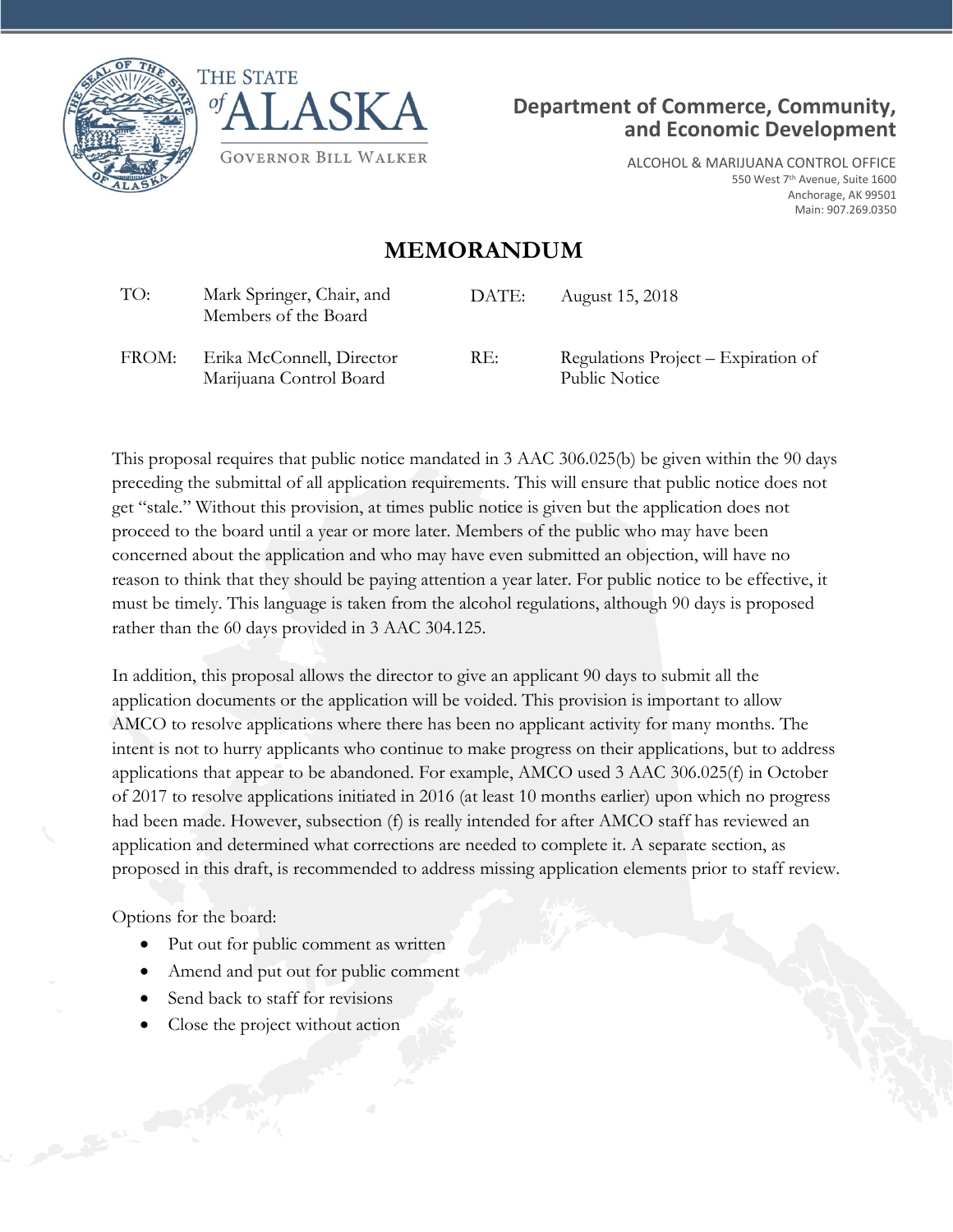Register\_\_\_\_\_,\_\_\_\_\_\_\_\_\_2018 COMMERCE, COMMUNITY, AND EC. DEV.

3 AAC 306.025 is amended to read:

**3 AAC 306.025. Application procedure.** (a) An applicant must initiate a new marijuana establishment license application on a form the board prescribes, using the board's electronic system.

(b) [AS SOON AS PRACTICAL AFTER]**After** initiating a new marijuana license application, the applicant must give notice of the application to the public by

(1) posting a copy of the application, on the form the board prescribes, for 10 days

at

(A) the location of the proposed licensed premises; and

(B) one other conspicuous location in the area of the proposed premises;

(2) publishing an announcement once a week for three consecutive weeks in a

newspaper of general circulation in the area; in an area where no newspaper circulates, the applicant must arrange for broadcast announcements on a radio station serving the local area where the proposed licensee seeks to operate twice a week for three successive weeks during triple A advertising time; the newspaper or radio notice must state

(A) the name of the applicant;

(B) the name and location of the proposed premises;

(C) the type of license applied for along with a citation to a provision of this chapter authorizing that type of license; and

(D) a statement that any comment or objection may be submitted to the board; and

(3) submitting a copy of the application on the form the board prescribes to

8-15-18 DRAFT Expiration of Public Notice - 1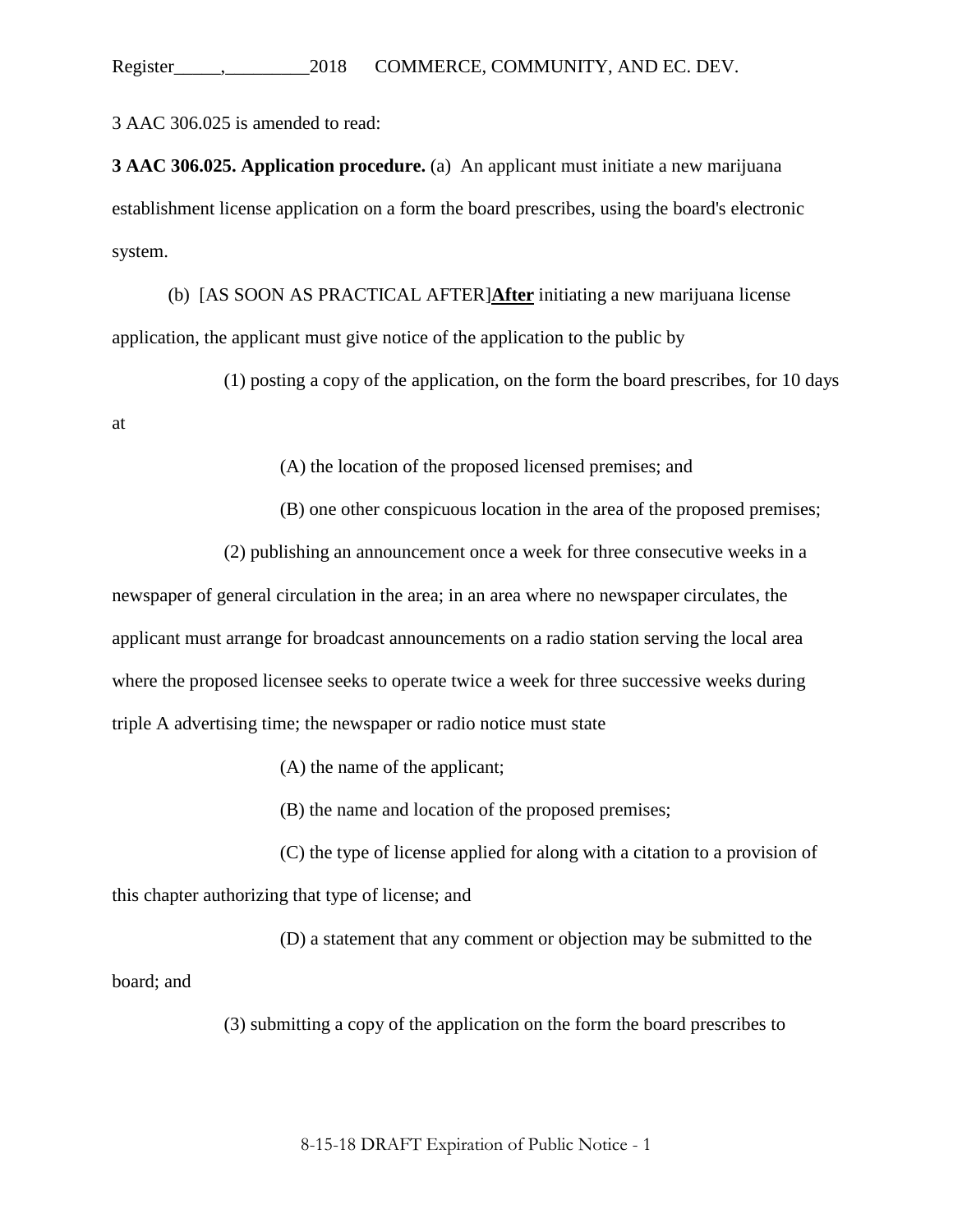(A) each local government with jurisdiction over the licensed premises;

and

(B) any community council in the area of the proposed licensed premises.

(c) After the applicant completes the notice requirements in (b) of this section and submits each remaining application requirement listed in 3 AAC 306.020, the applicant must pay the application and **license**[LICENSING] fees set out in 3 AAC 306.100. **The notice requirements in (b) of this section must be given within the 90 days preceding the submittal of all application requirements listed in 3 AAC 306.020 and the application and license fee.** [THE APPLICANT MUST THEN USE THE BOARD'S ELECTRONIC SYSTEM TO INFORM THE BOARD THAT THE APPLICANT HAS SUBMITTED A COMPLETE APPLICATION.]

(d) When the director receives an application for a marijuana establishment license, the director shall determine if the application is complete. Any application for a marijuana establishment license that the director receives without the application **and license** fee is incomplete. If the director determines the application is complete, the director shall immediately give written notice to;

(1) the applicant;

(2) each local government with jurisdiction over the applicant's proposed licensed premises;

(3) the community council if the proposed licensed premises are located within the boundary of a community council established by municipal charter or ordinance; and

(4) any nonprofit community organization that has requested notification in writing.